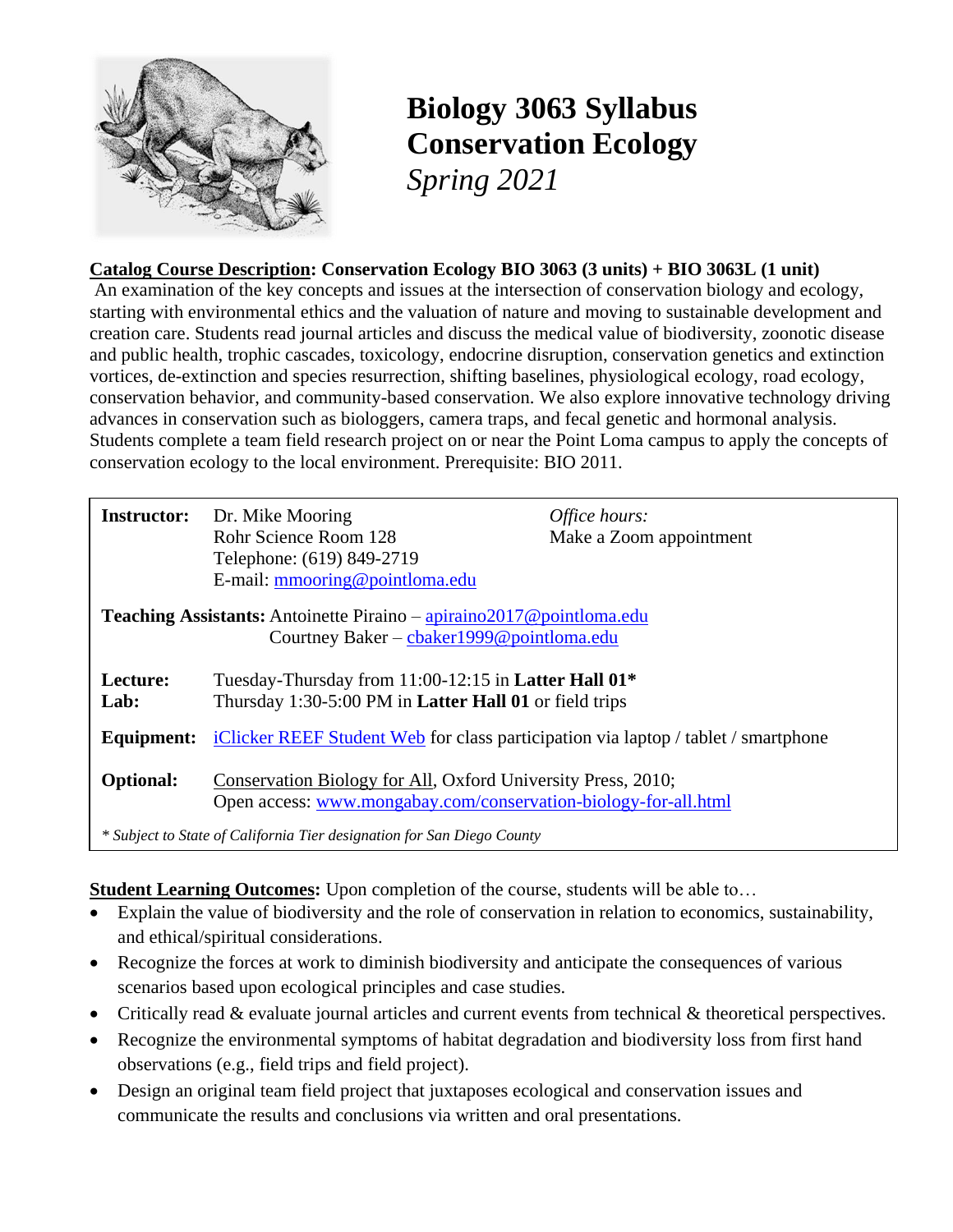### **Foundation of Course Philosophy:**

*God spoke: "Let us make human beings in our image, make them reflecting our nature so they can be responsible for the fish in the sea, the birds in the air, the cattle and, yes, Earth itself, and every animal that moves on the face of Earth." (Genesis 1:26, The Message)*

*God says "I make you trustees of My estate." The human family is to join God in the ongoing work of creation. The earth below and the sky above with all their inhabitants are too beautiful and too good to be left alone. They need the tender care and close attention that only God's favored creature can give. (Commentary on Genesis 1:27-28 from The Voice)*

*Every time we celebrate a conservation success such as the recovery of the white rhinoceros in South Africa, we are strengthened in this present hope that God is working with us to redeem his creation. Furthermore, these present successes are a very real foretaste of even greater things to come on that day when God will fully restore all that He has made. (Dr. Simon Stuart, La Rocha)*

### **COURSE COMPONENTS:**

**(1) Lectures:** We will be covering exciting ground this semester, as conservation ecology is a new and rapidly growing sub-discipline of ecology. My goal is to introduce you to a wide variety of approaches to conservation ecology, many of which may be new to you. We will focus on readings from the primary literature (journal articles) to explore the more specialized topics covered in this course. Reading a journal article is an essential skill for developing scientists and you will have plenty of practice! I am assuming that everyone in this class has a good grasp of basic ecological concepts from lower division classes. If your grasp of ecology is rusty, you may want to brush up with the free access textbook *Conservation Biology for All*. Class periods will introduce the week's topic using lecture, group activities, and case studies. REEF quizzes will provide an opportunity for everyone to participate. The reading assignment will typically be tested on Tuesdays using REEF polling.

**(2) Journal Articles:** Ecology textbooks cover the basics that you have already learned. The advanced topics that we will be covering here are rarely found in conventional texts. Peer-reviewed scientific journal articles will be the primary "textbook" for the course. During the Tuesday session, I will typically try to review the basic concepts involved before we move on to the more specialized aspects or a case study. The Thursday session will go deeper into the topic with videos, group activities, and advanced topics.

**(3) Labs:** One cannot really learn ecology without spending some time studying natural ecosystems in the field. Because of social distancing restrictions and contact tracing requirements, you will be performing your field activities with your designated partner or trio. Because of the changing status of access to field sites, some of the field lab activities are subject to change. My plan is for your partner groups to get the majority of your field time working on the *eBird* and *iNaturalist* project in which you will spend 2-3 hours per week in the field (on or off campus) to observe, identify, and record living organisms in their natural environment.

**(4) Canvas**: All assignments will be submitted directly to Canvas Assignments. Please note that **Canvas does not support PAGES** – please use Word or PDF formats! Your TAs will be grading all assignments on Canvas, and giving you helpful feedback on each assignment through the text box and annotation features. It is your responsibility to review the graders' comments on each assignment so that you understand the expectations for receiving full points and to adjust your understanding of the topic in preparation for exams.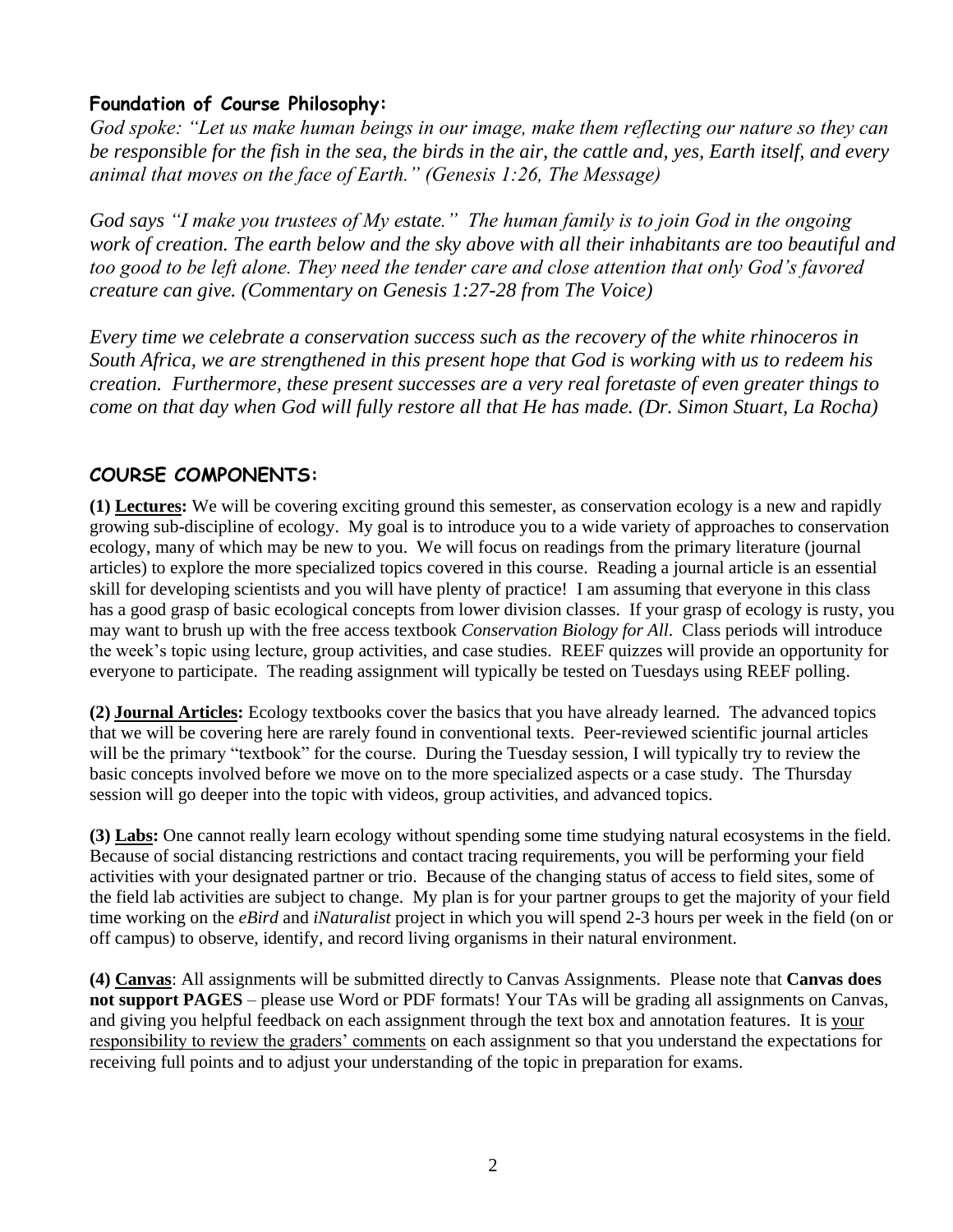**(5) Exams:** We will have 3 exams during the year, 2 mid-terms and a final. The exam will be taken on Canvas. Half of the class can take the exam in the classroom during lab period, while the other half will take the exam online using Honorlock. I will give you a study guide to help prepare for each exam. There will be no make-ups for those exams unless you have made arrangements with me beforehand. After the exam, I will provide feedback to anyone who requests it.

**(6) iClicker REEF Polling:** To enable everyone to participate, I require everyone to purchase access to the REEF polling app and to login to REEF before every class meeting and to participate in quizzes. Quiz questions will be used for class participation (being engaged in class activities) and performance (getting the right answer). A review quiz based on the reading assignment will be administered in class on Tuesdays.

**(7)** *eBird* **and** *iNaturalist* **field project:** This assignment is an opportunity for you to gain firsthand experience observing, identifying, and recording birds, mammals, insects, reptiles, or plants in the field. Each partner group is expected to spend a minimum of 2 hours in the field during each week of the project, for a total of at least 12 hours of fieldwork over 6 weeks. Partner groups should plan to use the 3.5-hour Thursday lab period for their field observations. In some cases, your group can choose an alternative time to complete the field work. Partner group members will evaluate each other at the end of the project.

*Description:* Citizen science is scientific research conducted by amateur (non-professional) scientists. Citizen participation in field research (e.g., monitoring surveys) often results in scientific advancements as well as an increase in public understanding of science. The two most popular citizen science websites are *'iNaturalist'* and *'eBird'*. These are online social networks of millions of scientists and naturalists who share biodiversity information to help each other learn about nature. *iNaturalist* is used to record your own observations of animals and plants, while *eBird* documents bird distribution worldwide. Both have free apps that can be loaded onto your smartphone. Use *eBird* for birds and *iNaturalist* for other animals or plants. Your job will be to take photos and submit species accounts of as many species as possible. To do this you will have to register and learn how to submit observations from the *eBird* and *iNaturalist* websites and then provide proof of your contributions (photos or links). Each week, your partner group will submit a one-page species account on Canvas highlighting your favorite observation that week (must be a different species each time).

**(8) Attendance:** Regular and punctual attendance is important for optimal achievement in any realm of life, and is a requirement for this course. Attendance will be taken with REEF and you must therefore login to REEF at the beginning of each class meetings (not for labs). You are permitted 3 absences without penalty. Every absence in excess of 3 will incur a reduction of your Attendance Participation points.

**(9) Late Assignments:** The following penalties will apply for all assignments submitted after the due date. If you have a legitimate reason for a late assignment, please tell the grader what happened using the text box when you submit your assignment on Canvas.

- o Readings (worth 10 pts): 1 point deducted for each day late (no points after 10 days)
- o Labs (usually 20 pts): 2 points deducted for each day late (no points after 10 days)

#### **Grading Criteria**

*Points are estimates and may change*

- Attendance Participation…………….….... 50 pts
- REEF Polling quizzes……………………. 75 pts
- Journal Article Readings (15  $\omega$  10 pts) ... 150 pts
- Lab and Field Trip reports  $(8 \t@ 20 \text{pts}) \t... 160 \text{pts}$
- Canvas Exams  $(3 \omega 100 \text{ pts})$  ................300 pts

**TOTAL POINTS**……… **735 pts**

| <b>LETTER GRADES:</b> |     |      |       |  |  |
|-----------------------|-----|------|-------|--|--|
| А                     | 90% | C    | 70%   |  |  |
| $A -$                 | 88% | $C-$ | 68%   |  |  |
| $B+$                  | 86% | $D+$ | 66%   |  |  |
| B                     | 80% | Ð    | 60%   |  |  |
| $B-$                  | 78% | D-   | 58%   |  |  |
| $C+$                  | 76% | F    | < 58% |  |  |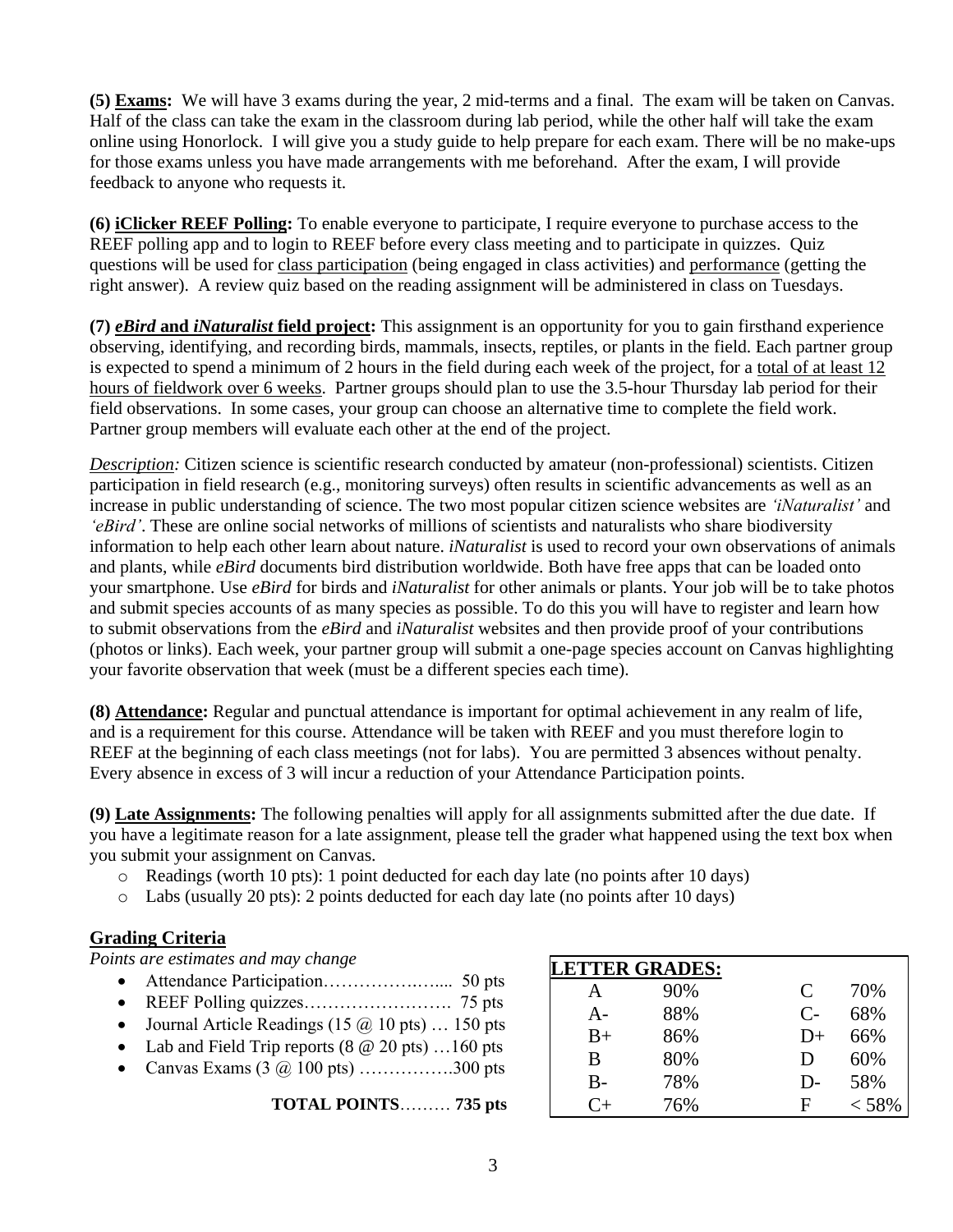### **PLNU INSTITUTIONAL POLICIES**



#### **PLNU Mission: To Teach ~ To Shape ~ To Send**

Point Loma Nazarene University exists to provide higher education in a vital Christian community where minds are engaged and challenged, character is modeled and formed, and service becomes an expression of faith. Being of Wesleyan heritage, we aspire to be a learning community where grace is foundational, truth is pursued, and holiness is a way of life.

**General Education:** This course is one of the components of the General Education Program at Point Loma Nazarene University, under the category of "Exploring an Interdependent World." By including this course in a common educational experience for undergraduates, the faculty supports an introduction to the natural and social sciences as tools for exploring the world, with emphasis on collecting and interpreting empirical data for both theoretical and practical purposes. PLNU provides a foundational course of study in the liberal arts informed by the life, death, and resurrection of Jesus Christ. In keeping with the Wesleyan tradition, the curriculum equips students with a broad range of knowledge and skills within and across disciplines to enrich major study, lifelong learning, and vocational service as Christ-like participants in the world's diverse societies and cultures.

**PLNU Attendance and Participation Policy:** Regular and punctual attendance at all classes is considered essential to optimum academic achievement. If the student is absent from more than 10 percent of class meetings, the faculty member can file a written report which may result in de-enrollment. If the absences exceed 20 percent, the student may be de-enrolled without notice until the university drop date or, after that date, receive the appropriate grade for their work and participation. See [Academic Policies](http://catalog.pointloma.edu/content.php?catoid=18&navoid=1278) in the Undergraduate Academic Catalog.

**PLNU Academic Honesty Policy:** Students should demonstrate academic honesty by doing original work and by giving appropriate credit to the ideas of others. Academic dishonesty includes plagiarism, fabrication, deception, or impersonation. Plagiarism is the act of presenting information, ideas, or concepts as one's own when in reality they are the result of another person's creativity and effort. Such acts include copying assignments from another student, or copying and pasting answers from the reading into your answer – both involve using someone else's words as if they were your own. Much of the learning process involves articulating the answer in your own words, so bypassing this step will almost guarantee an inadequate understanding of the material. Please write using your own words, and no copy-pasting! A faculty member who believes a situation involving academic dishonesty has been detected may assign a failing grade for that assignment or examination. See [Academic Policies](http://catalog.pointloma.edu/content.php?catoid=18&navoid=1278) for definitions of kinds of academic dishonesty and further policy information.

**PLNU Academic Accommodations Policy:** While all students are expected to meet the minimum standards for completion of this course as established by the instructor, students with disabilities may require academic adjustments, modifications or auxiliary aids/services. At Point Loma Nazarene University (PLNU), these students are requested to register with the Disability Resource Center (DRC), located in the Bond Academic Center. [\(DRC@pointloma.edu](mailto:DRC@pointloma.edu) or 619-849-2486). The DRC's policies and procedures for assisting such students in the development of an appropriate academic adjustment plan (AP) allows PLNU to comply with Section 504 of the Rehabilitation Act and the Americans with Disabilities Act. Section 504 (a) prohibits discrimination against students with special needs and guarantees all qualified students equal access to and benefits of PLNU programs and activities. After the student files the required documentation, the DRC, in conjunction with the student, will develop an AP to meet that student's specific learning needs. The DRC will thereafter email the student's AP to all faculty who teach courses in which the student is enrolled each semester. The AP must be implemented in all such courses.

If students do not wish to avail themselves of some or all of the elements of their AP in a particular course, it is the responsibility of those students to notify their professor in that course. PLNU highly recommends that DRC students speak with their professors during the first two weeks of each semester about the applicability of their AP in that particular course and/or if they do not desire to take advantage of some or all of the elements of their AP in that course.

**PLNU Copyright Policy:** PLNU, as a non-profit educational institution, is entitled by law to use materials protected by the US Copyright Act for classroom education. Any use of those materials outside the class may violate the law.

**PLNU Final Examination Policy:** Successful completion of this class requires taking the final examination on its scheduled day. The final examination schedule is posted on this syllabus. No requests for early examinations or alternative days will be approved unless you have 3 final exams scheduled on the same day or another compelling reason.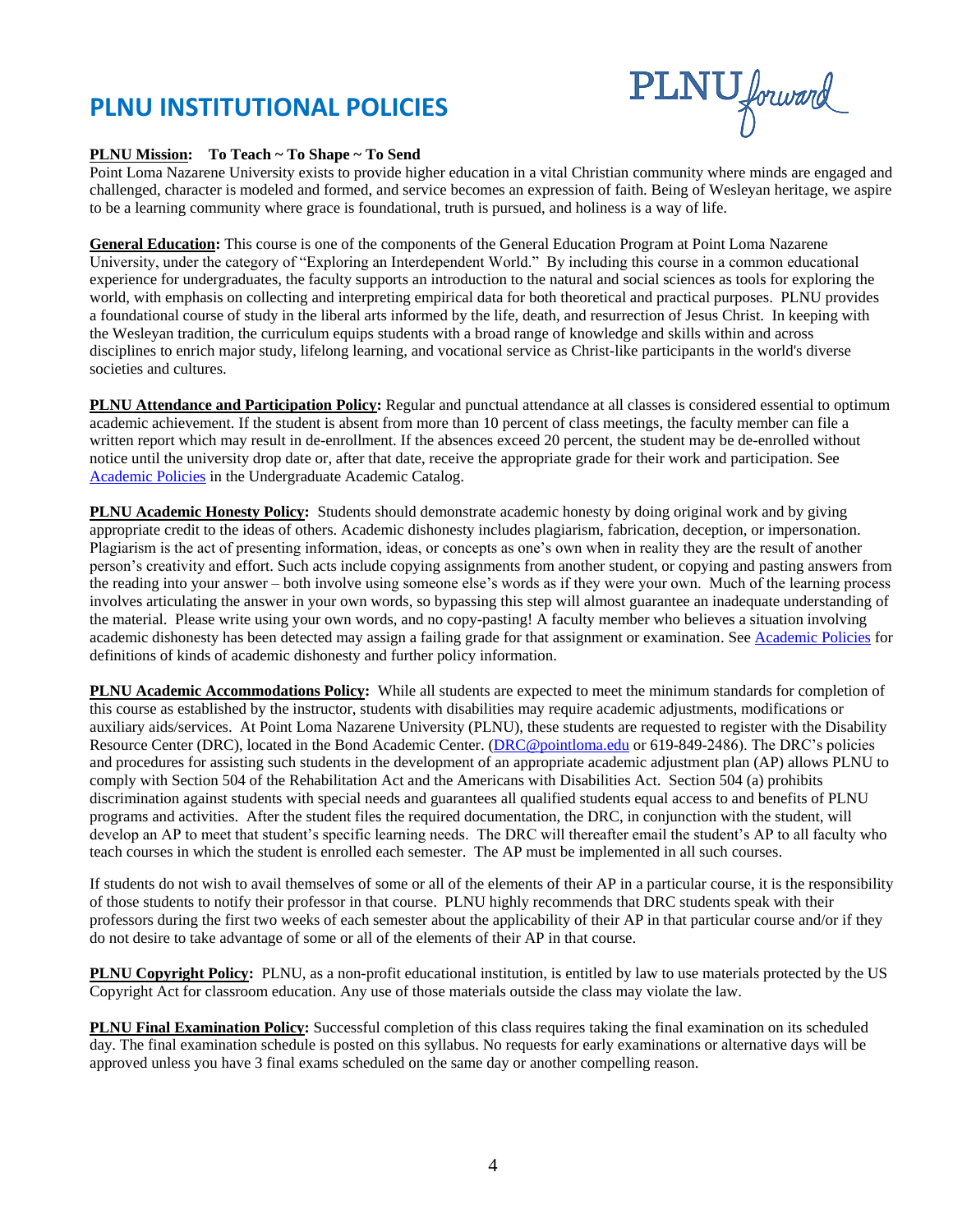### **BIO 3063 LECTURE SCHEDULE – SPRING 2021**

| <b>WEEK</b>    | <b>DATES</b>        | <b>TOPIC</b>                                                                     | <b>READING</b> |
|----------------|---------------------|----------------------------------------------------------------------------------|----------------|
| $\mathbf{1}$   | Mar $2-4$           | <b>Introduction and Conservation Ethics</b>                                      | Reading 1      |
| $\overline{2}$ | Mar 9-11            | <b>Emerging Disease and Biodiversity</b>                                         | Reading 2      |
| 3              | Mar 16-18           | Medical Value of Biodiversity                                                    | Reading 3      |
| $\overline{4}$ | Mar 23-25           | <b>Toxicology and Endocrine Disruption</b>                                       | Reading 4      |
| 5              | Mar 30-Apr 1        | <b>Lost Predators and Trophic Cascades</b>                                       | Reading 5      |
| 6              | Apr 6-8<br>Apr 8    | <b>Shifting Baselines and Ocean Conservation</b><br>$\blacktriangleright$ Exam 1 | Reading 6      |
| $\overline{7}$ | Apr 13-15           | <b>Conservation Genetics and Genomics</b>                                        | Reading 7      |
| 8              | Apr 20-22           | De-extinction and Species Resurrection                                           | Reading 8      |
| 9              | Apr 27-29           | <b>Conservation Endocrinology</b>                                                | Reading 9      |
| 10             | May 4-6             | Physiological Ecology and Biologgers                                             | Reading 10     |
| 11             | May 11-13<br>May 13 | <b>Camera Trapping Revolution</b><br>$\blacktriangleright$ Exam 2                | Reading 11     |
| 12             | May 18-20           | Road Ecology and Movement Ecology                                                | Reading 12     |
| 13             | May 25-27           | <b>Conservation Behavior</b>                                                     | Reading 13     |
| 14             | June 1-3            | <b>Community-based Conservation</b>                                              |                |

**June 8** ► **Final Exam (Tuesday) 10:30-1:00**

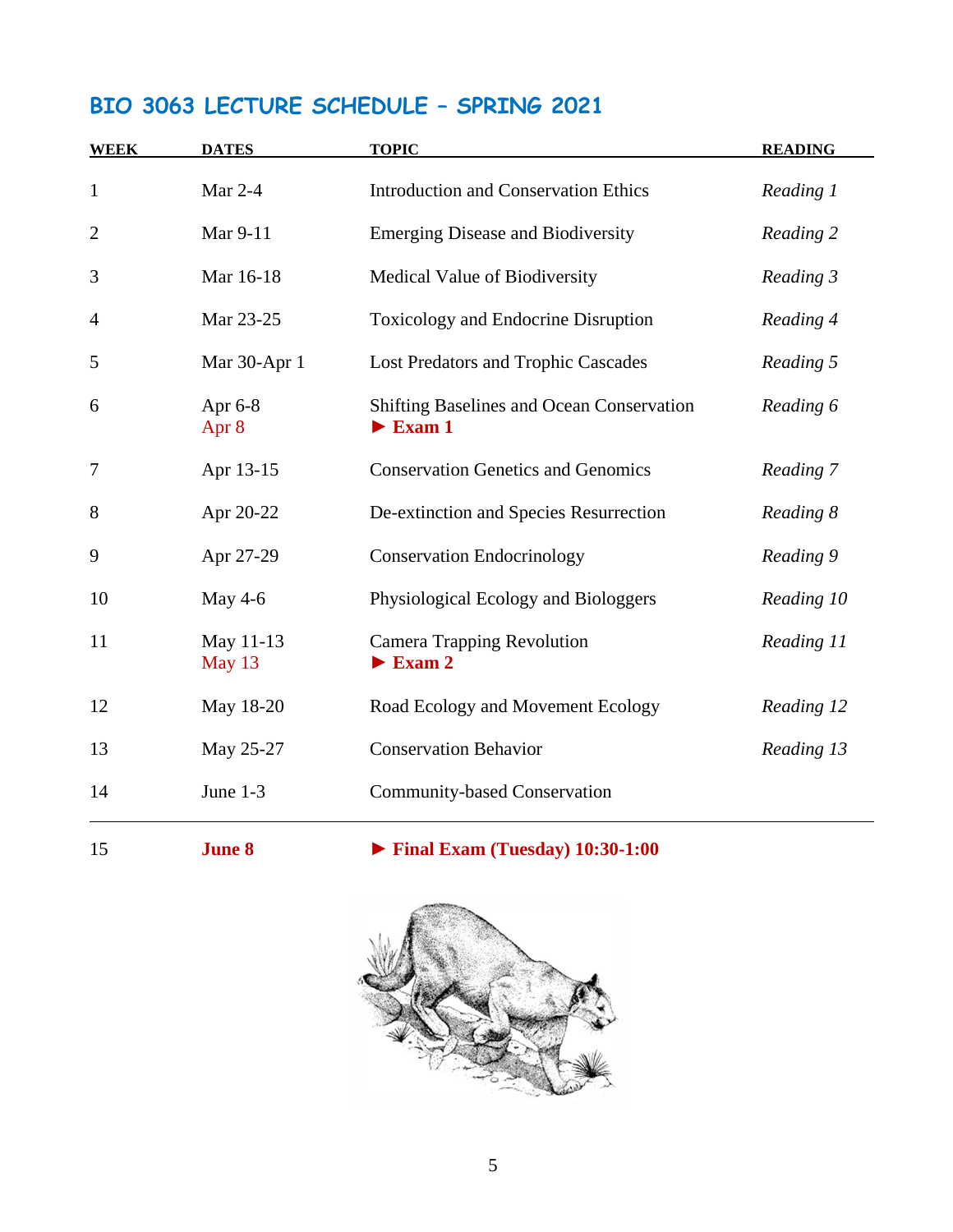### **FIELD TRIP - LAB SCHEDULE 2021** Thursdays 1:30-5:00 PM

| <b>DATE</b> | <b>ACTIVITY</b>                                                                            |               |
|-------------|--------------------------------------------------------------------------------------------|---------------|
| Mar 4       | <b>Instrumental versus Intrinsic Valuation of Nature</b>                                   | Reading 1     |
| Mar 11      | Sunset Cliffs Tidepools $(-0.93 \text{ ft.} \text{ low tide} \& 2:27 \text{ PM})$          | Field lab     |
| Mar 18      | ► Birds and Island Biogeography at Famosa Slough                                           | Field lab     |
| Feb 6       | $\blacktriangleright$ Introduction to <i>eBird</i> and <i>iNaturalist</i> field project    | Field lab     |
| Mar 25      | $\blacktriangleright$ 1-Independent partner fieldwork: <i>eBird</i> and <i>iNaturalist</i> | Field project |
| Apr 1       | $\blacktriangleright$ 2-Independent partner fieldwork: <i>eBird</i> and <i>iNaturalist</i> | Field project |
| Apr 8       | <b>Exam 1</b>                                                                              |               |
| Apr 15      | $\triangleright$ 3-Independent partner fieldwork: <i>eBird</i> and <i>iNaturalist</i>      | Field project |
| Apr 22      | $\blacktriangleright$ 4-Independent partner fieldwork: <i>eBird</i> and <i>iNaturalist</i> | Field project |
| Apr 29      | $\triangleright$ 5-Independent partner fieldwork: <i>eBird</i> and <i>iNaturalist</i>      | Field project |
| May 6       | $\triangleright$ 6-Independent partner fieldwork: <i>eBird</i> and <i>iNaturalist</i>      | Field project |
| May 13      | Exam <sub>2</sub>                                                                          |               |
| May 20      | Zooniverse Camera Trap Project                                                             | Online lab    |
| May 27      | Wildlife Collision Project                                                                 | Online lab    |
| June 3      | Presentation of field project highlights                                                   |               |
|             |                                                                                            |               |